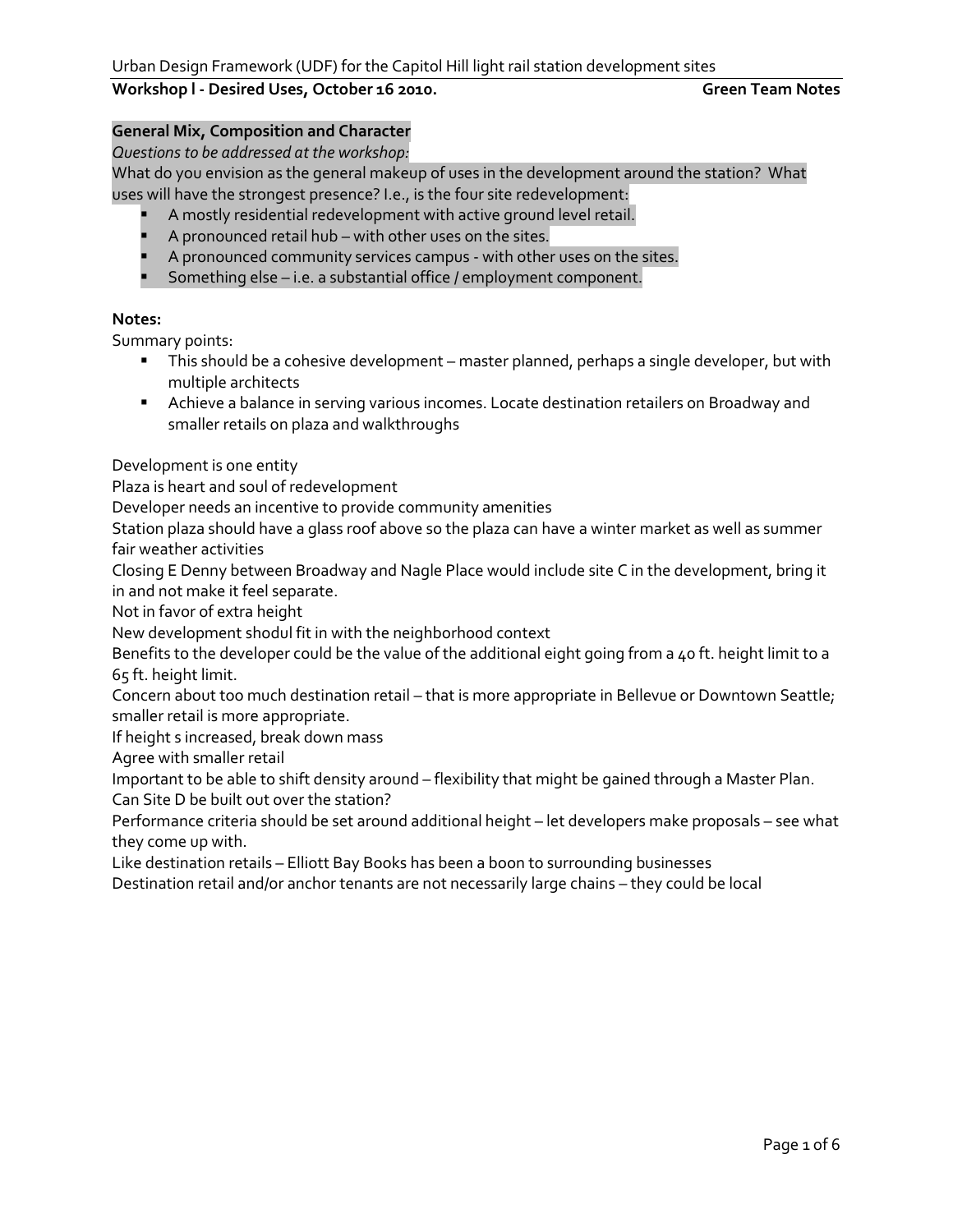## **Retail and/or Office – How Much / What Kind / Where?**

*Questions to be addressed at the workshop:*

- How much of the retail should be targeted to small local business some, most, all? Where on the site should they be located?
- **Should there be a larger anchor tenant, and what type of business might that be? Where might** it be located?

#### **Notes:**

Summary:

- **More local businesses in a variety of sizes.**
- No chains
- **IDEAS:** Hardware store, bakery

Income level within walking distance of sites is lower than the outré circle of Capitol Hill (N Cap Hill, etc) - this suggests the need for destination retail in order to bring in the outer ring of Cap Hill residents and make the area economically thriving.

Redevelopment needs to support and attract people who will walk here as well as those beyond walking distance.

Split ground floor spaces on Site A so some spaces face Broadway and some face station place In support of destination retail, there is plenty of capacity elsewhere on Broadway in existing buildings for smaller, more affordable rent retail – lots of vacant space on Broadway

Key to a retail district is a balance of destination and local retailers. Smaller retail wants and benefits from pedestrian traffic generated by destination retail.

Farmers Market is a destination

Joule would not have been built without the rezone to 65 ft.

10,000 sq. ft. of available retail in the Bank of America redevelopment.

Do anchors need to be here if they are in other adjacent, non publically owned redevelopments?

You need half a dozen anchors along Broadway and Roy to support a thriving retail district

Examples of anchor or destination – Sur La Table – 5000 sq. ft., Apple

A bazaar is a destination – lots of little shops.

Key is adaptability of space,

Businesses on Broadway are failing

Suburban malls are also going out of business – don't use them as models

Small retail is preferred – look at other countries

2 reasons why people don't come to Broadway to shop "Nothing to buy there" and "nowhere to park"

Current mix is dominated by food and drink

Need a variety of size and a variety of goods/entertainment

Cultivate the Broadway frontage. People will initially drive, then take rail.

Flexibility of space is important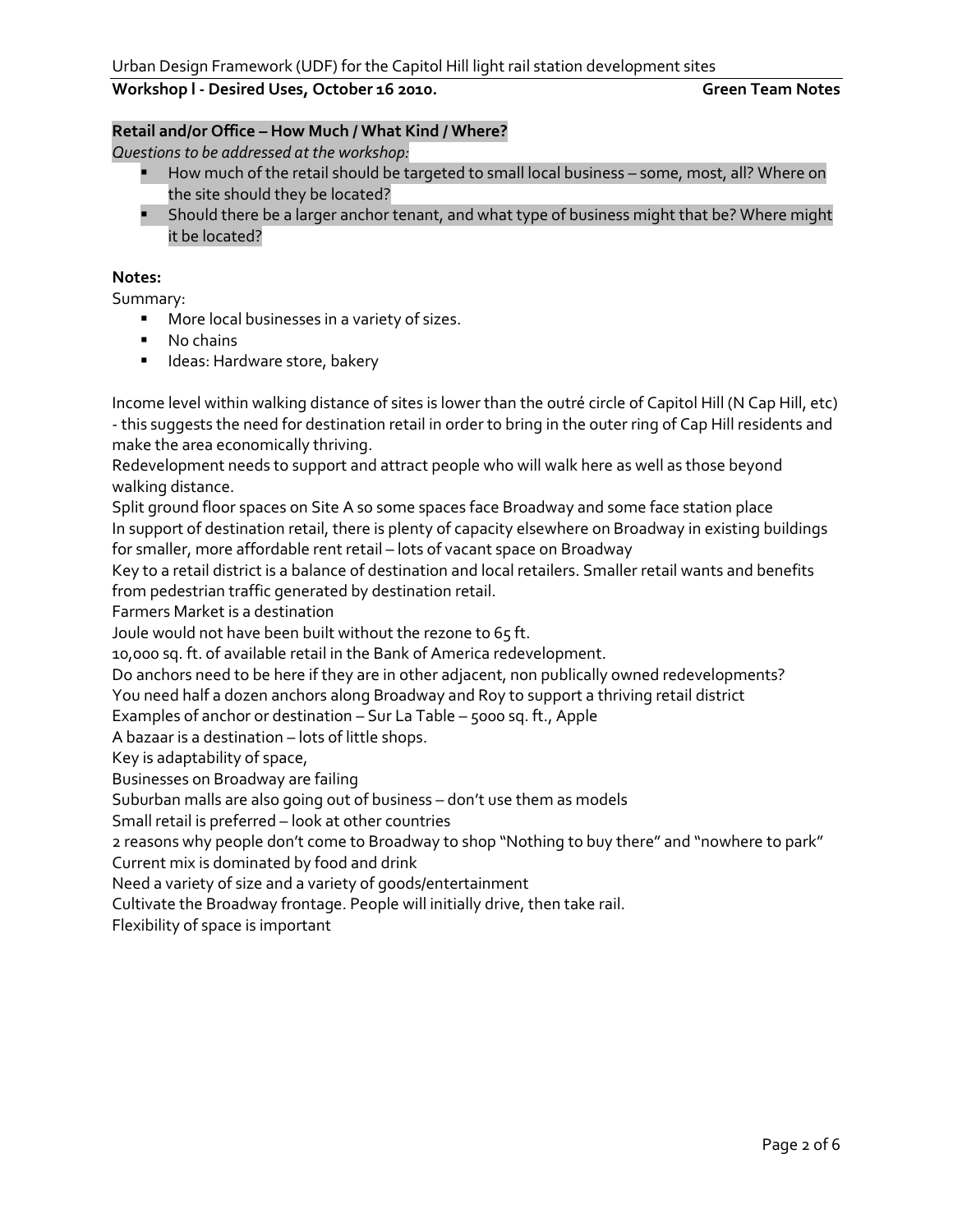# **Housing – How Much / What Kind / Where?**

*Questions to be addressed at the workshop:*

- **About how much of the housing in the redevelopment should be affordable housing?**
- What type of affordable housing should be the primary target Moderate Income, low income, very low income, special needs, senior?

### **Notes:**

Summary:

- Half of housing on sites should be affordable half of that amount should serve lower income levels (30 – 50%)
- Keen lack of supply for the 30 50% Area Median Income (AMI)
- **Look to 2010 Census demographics to determine the current need**

Affordable housing makes sense here given proximity to transit and retails

Lack of subsidized housing on the Hill

Excess supply of 80% AMI and higher

Mixed income housing is desirable

There is a lot of housing at 30% and below AMI and at 50-60-% AMI, 40% AMI not well served currently Look at elderly demographics

sites B2 and C affordable

Lack of LGBTQ elderly housing and services – B2 a good site for those uses.

Extra height on C is ok, given site D can go up to 105 if a college related uses(assuming it will be) If we go higher, we must be creative -

## **Community Facilities & Services**

*Questions to be addressed at the workshop:*

- **Should the community center be co-located with other community elements such as artist's** spaces, live/work spaces, etc.
- Should the community center have adjacencies, and/or an ownership connection with the affordable housing?
- What uses adjacent to the station plaza (Nagle Place Extension) are best suited to activate the plaza?

## **Notes:**

Summary:

- Community center space must be flexible to meet market /economy as well as needs of community
- **Station plaza should be the town square, community space should relate to town square**
- Consider balcony above station plaza on site A2 for Chamber of Commerce office, LGBT not profits and services, etc. Transform to art space at night.

2<sup>nd</sup> floor live/work units facing the station plaza on B2 Community center should have flexible space that can be used by many groups, meeting space, office space for nonprofits – how to program the space? LGBTQ non profits and orgs currently occupy 50,000 sq. ft. on Hill Desire for shared facilities - Smaller retail on plaza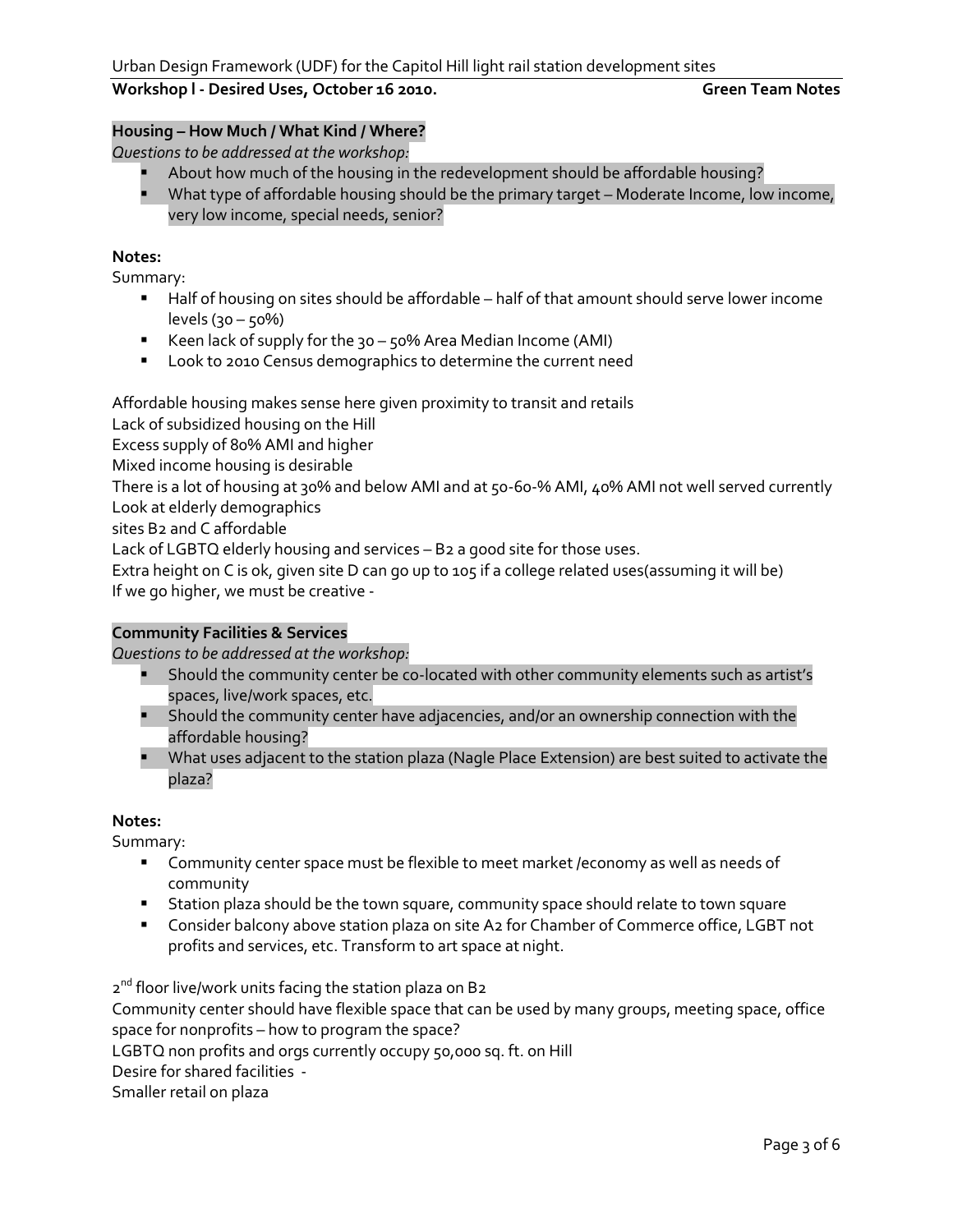Gay community needs a center

Capitol Hill Chamber needs an office

Take advantage in the change of grade from Broadway across the sire moving east

Public WiFI

Health services

Think about hours of operations and how each tenant will activate the space and during what time period.

This should be an 18 hour activity place, not a 24/7 activity hub

## **Parking – Bikes and Cars**

*Questions to be addressed at the workshop:*

- **Should there be a central bicycle parking facility? If so where? What types of bicycle users** should it accommodate? i.e. commuters, residents etc.
- About how much auto parking should be provided in the development and how should it be allocated?
- **How can auto parking provided in the building be decoupled from residential and commercial** units?
- **Should there be an auto parking maximum?**

#### **Notes:**

Summary notes:

- **Put bike racks along E side of south station entry for commuters and more visible bike racks on** street for retail customers
- Bike racks in front of buildings is inviting to cyclists also works as a buffer between sidewalk and traffic
- **If Denny is closed between BWay and Nagle great spot to attract cyclists and park bikes (in a** portion)
- **Shared car parking is desirable**
- **Plan for change over time what may be built as car parking today, may be transformed into** another use in the future and fewer people have and park care – example an emergency facility

Appreciation for bike racks that take over an on-street parking space Accommodate bikes and cars – have parking for everyone Stack of hang bikes on n end of n entry – save space, interesting to look at Concentrated cycling activity attracts cyclists Bank of America redev. has 77 parking spaces, 40 of which are dedicated to Bank of America (employees) , plus 1 spot for every 500 sq. ft of retail Type of business drives amount of parking needed At Joule, parking is decoupled from rent Providing a small amount of shared parking and severely limiting residential parking will ensure that less than market rate is built. Destination retail needs parking Businesses cannot flourish with no parking Design parking so it can be converted down the road Provide no parking for commuters, just short term for retail Parking access should be from 10<sup>th</sup> and John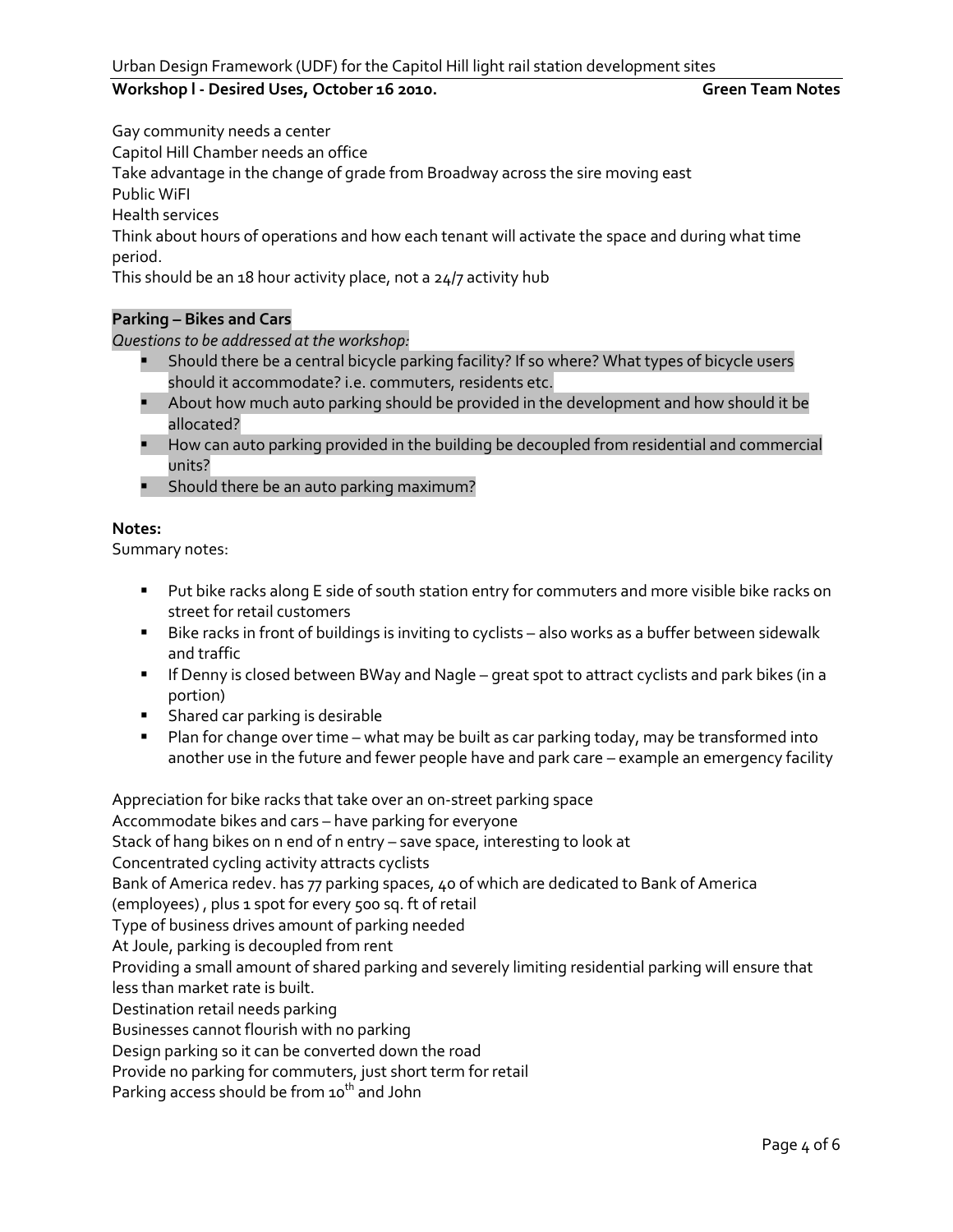Centralize all parking for whole development

#### **Master Planned or Individual Sites**

*Questions to be addressed at the workshop:*

To what extent do you envision the redevelopment around the station area as:

- A single, master planned development with extensive integration of uses and design across the 4 infill sites?; or
- A cluster of separate infill projects within a general framework?

#### **Notes:**

Summary:

- Master plan, with different architects to achieve a variety within a common language
- **•** Differentiate retail spaces
- Avoid monolithic, homogenous development

Good to have each building have unique character

The Bailey Coy/Pagliacci block has distinguished storefronts – this is good

Not in favor of modulation

Broadway historically had variation within a common language

Design Guidelines can help address master planned 'monolithic' nature

#### **Modifying the Envelope**

*Questions to be addressed at the workshop:*

In general do you think that the City and Sound Transit should consider modifying zoning and development standards for the sites to help facilitate the preferred uses? For example:

- Should movement and shifting of the allowable height and density within the four sites be allowed to facilitate the preferred uses and design?
- **Should upzones of height or density be allowed on some portions of the sites if it can help** facilitate preferred uses and design?
- If increased height and density is considered what areas of the sites are best suited for such an increase?

#### **Notes:**

Difference in opinion within group on height increase

B site heights should be raised from 40 to 65 feet